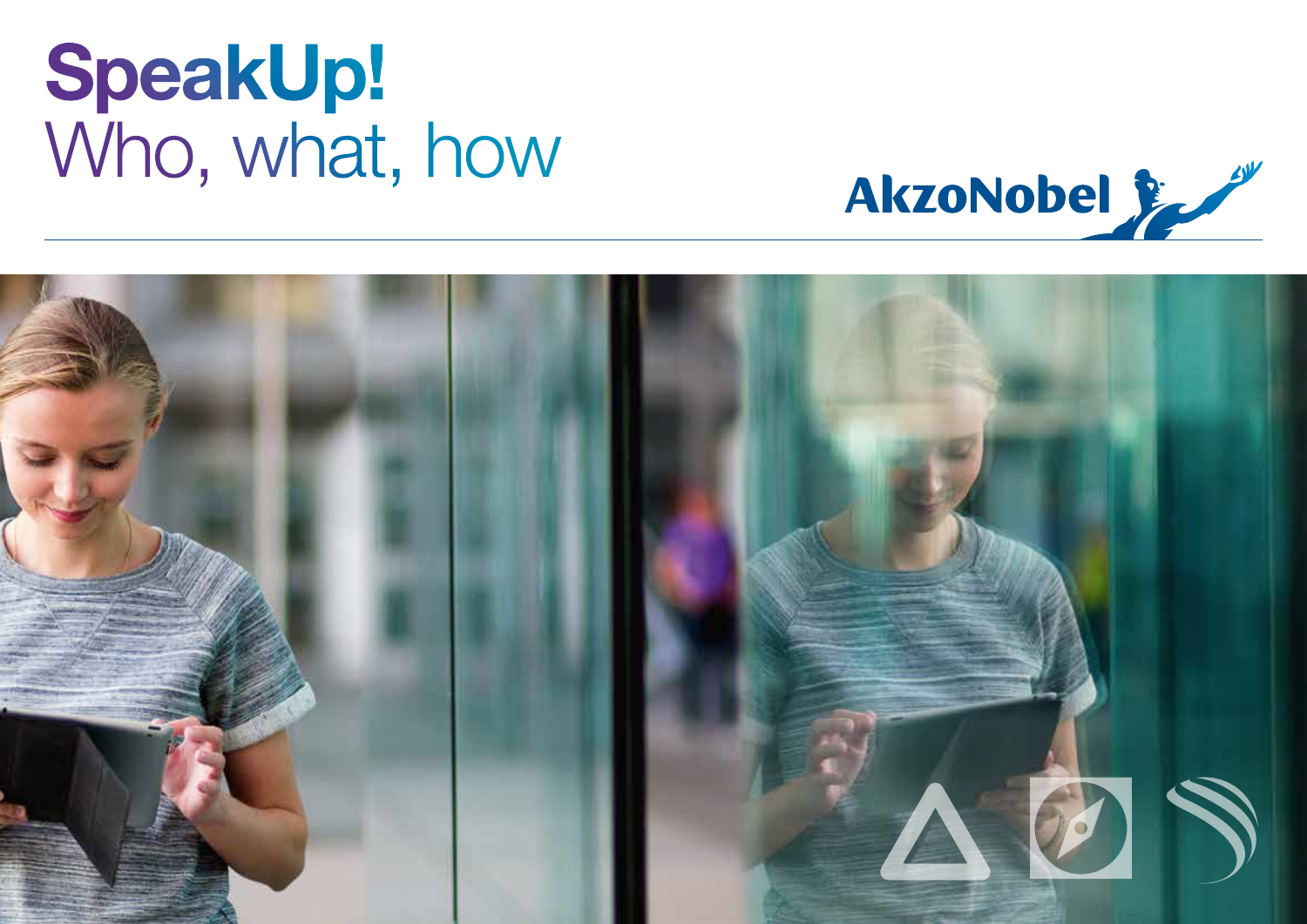

# **Contents**

| We all have a responsibility to do<br>the right thing      |    |
|------------------------------------------------------------|----|
| What should I do if I think our Code<br>is being violated? |    |
| How to raise a concern                                     |    |
| Our key principles                                         | 11 |
| What happens after I make a report?                        | 13 |
| More information                                           | 18 |
|                                                            |    |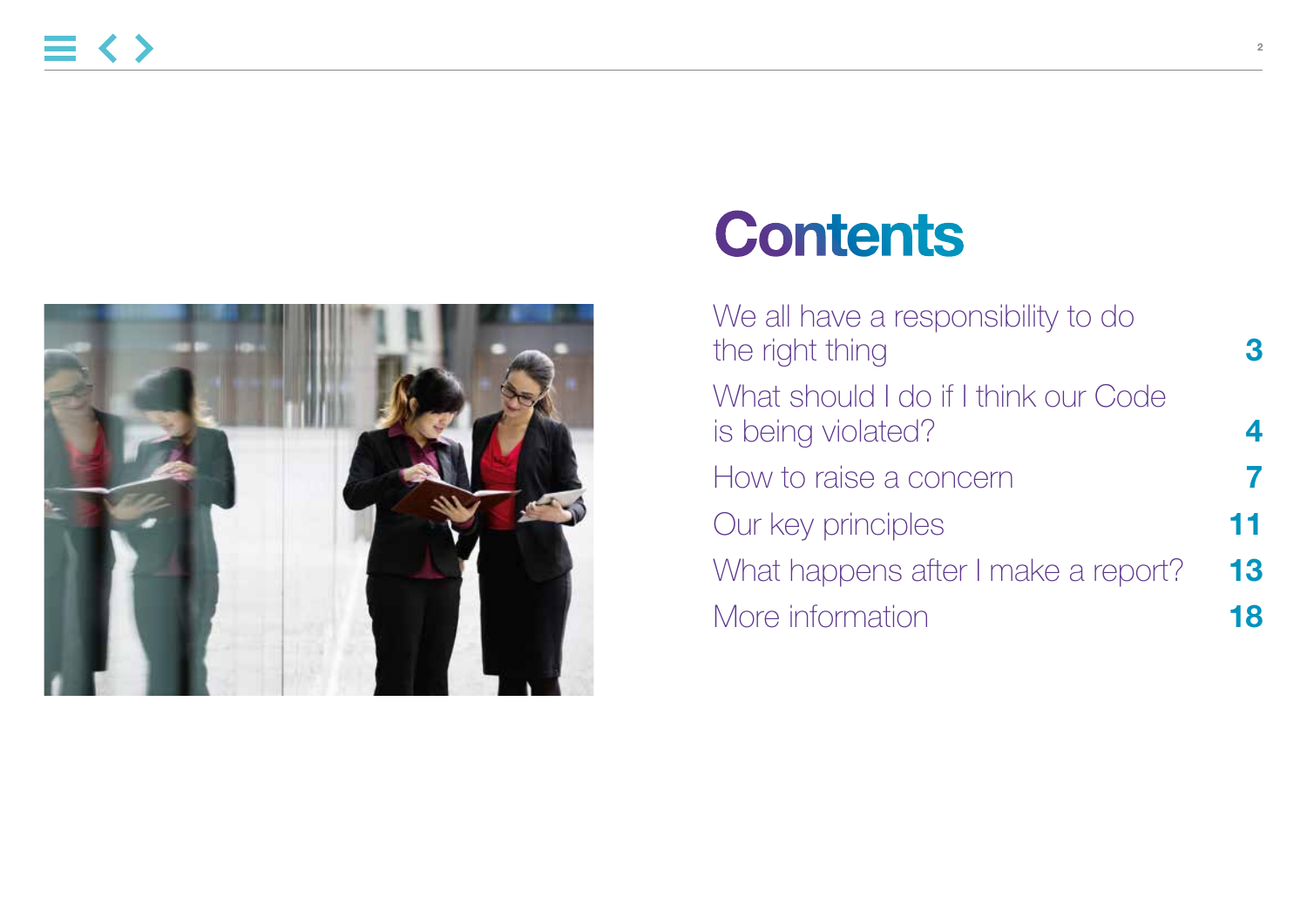# We all have a responsibility to do the right thing

Being a safe, responsible and sustainable company matters to us. Our Code of Conduct explains what our core principles of Safety, Integrity and Sustainability mean in practice. It also sets out the standards of behaviour we expect from everyone – no matter where they sit in the company or the role they play. Everyone who works for us should follow our Code and the directives that support it. We've all got a responsibility to do the right thing. That means if we believe that the law, our Code or any of the directives is being, or is about to be, violated, we should take action.



This manual explains the different ways you can raise a concern about a violation of our Code of Conduct. Anything you report will be treated confidentially and will be taken seriously. There are no repercussions for reporting a concern in good faith, even if it turns out to be unfounded.

Complying with our Code and reporting any concerns is important to the company and ourselves, and lets those we do business with know that we will always apply the highest ethical and legal standards to everything we do. This supports our reputation in the market and the communities we operate in.

And most importantly, it gives people the confidence to trust us and do business with us.

Visit the SpeakUp! portal for more guidance and information.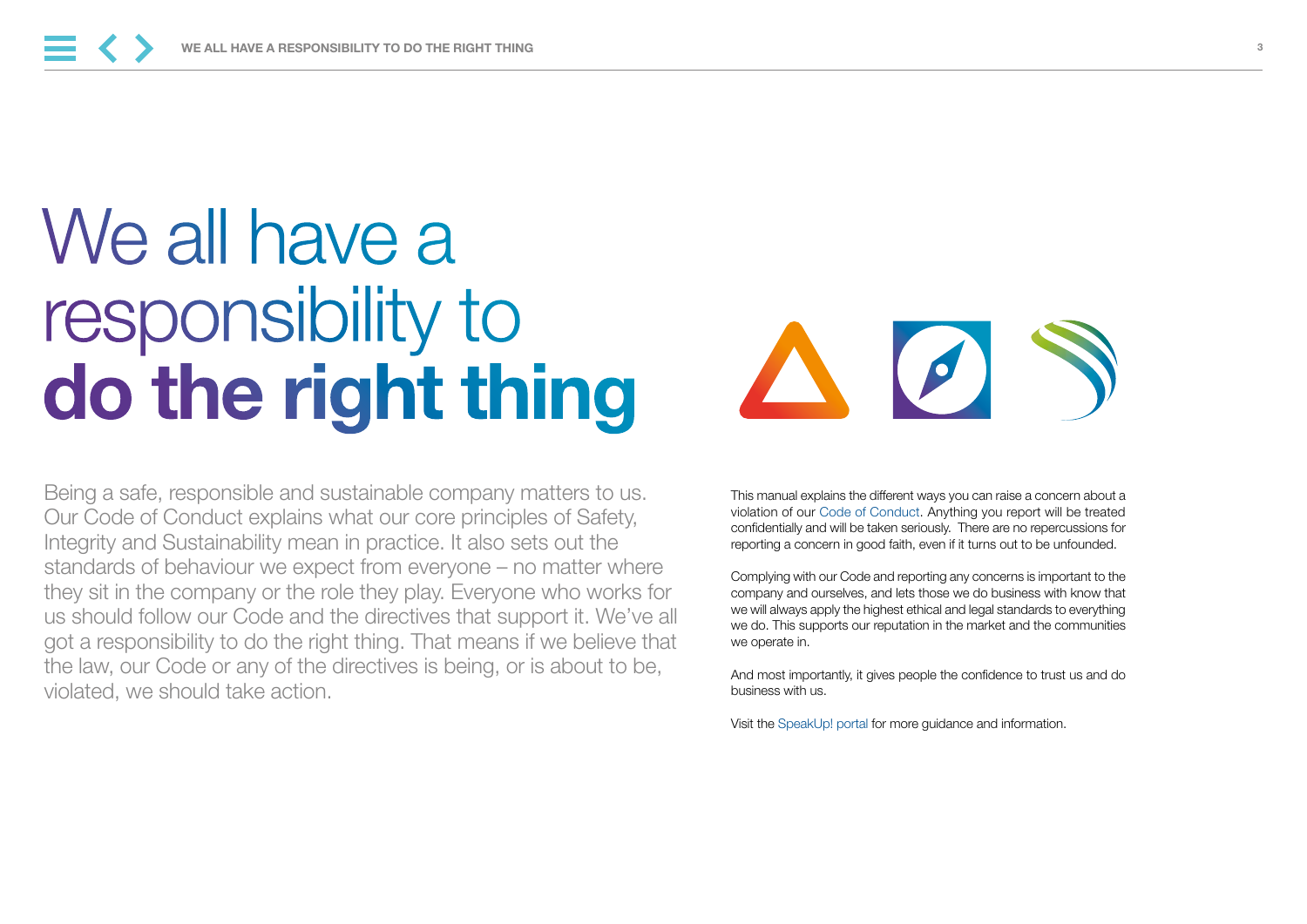# What should I do if I think our Code is being violated?

4

Openness and honesty is something we value highly at AkzoNobel.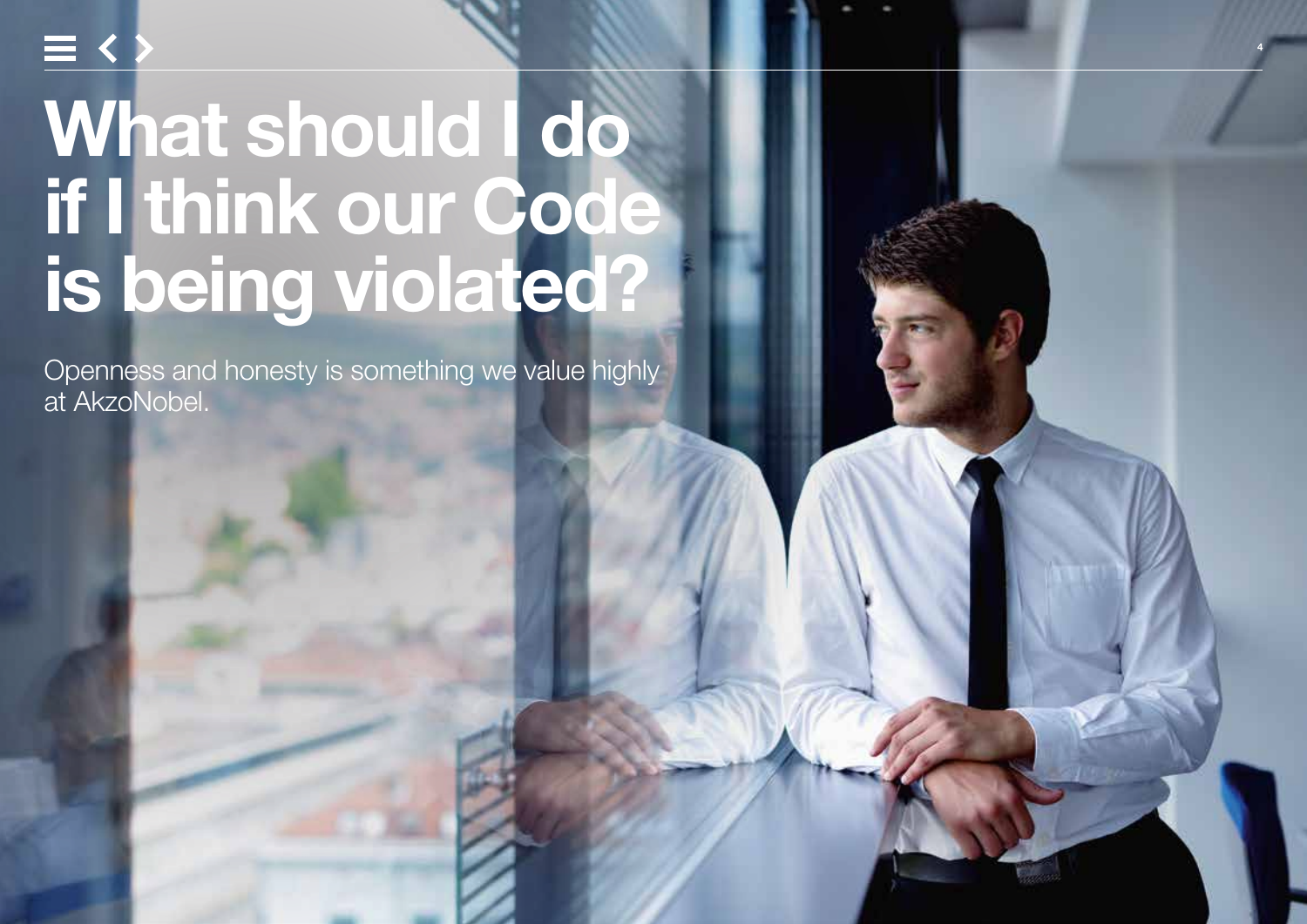

It's important that we all give each other feedback and guidance when it comes to following our Code of Conduct and living up to our core principles of Safety, Integrity and Sustainability. If you're concerned that our Code is being violated, please raise your concern. Don't keep it to yourself or ignore it.

Minor issues are best dealt with by speaking directly and promptly to the person involved. For anything else, you should speak to your manager, HR Business Partner or Compliance Officer.

But if you're not comfortable raising your concern in any of these ways, we've also got a more formal grievance reporting mechanism called SpeakUp!

It's designed so that employees and interested third parties can raise concerns regarding our Code of Conduct in confidence. It allows us to identify risks, fix issues and control any damage to our company while protecting the individuals who've alerted us to the issues.

SpeakUp! is in addition to existing reporting procedures. If at any point the rules in this manual conflict with the law in your country, the law always prevails.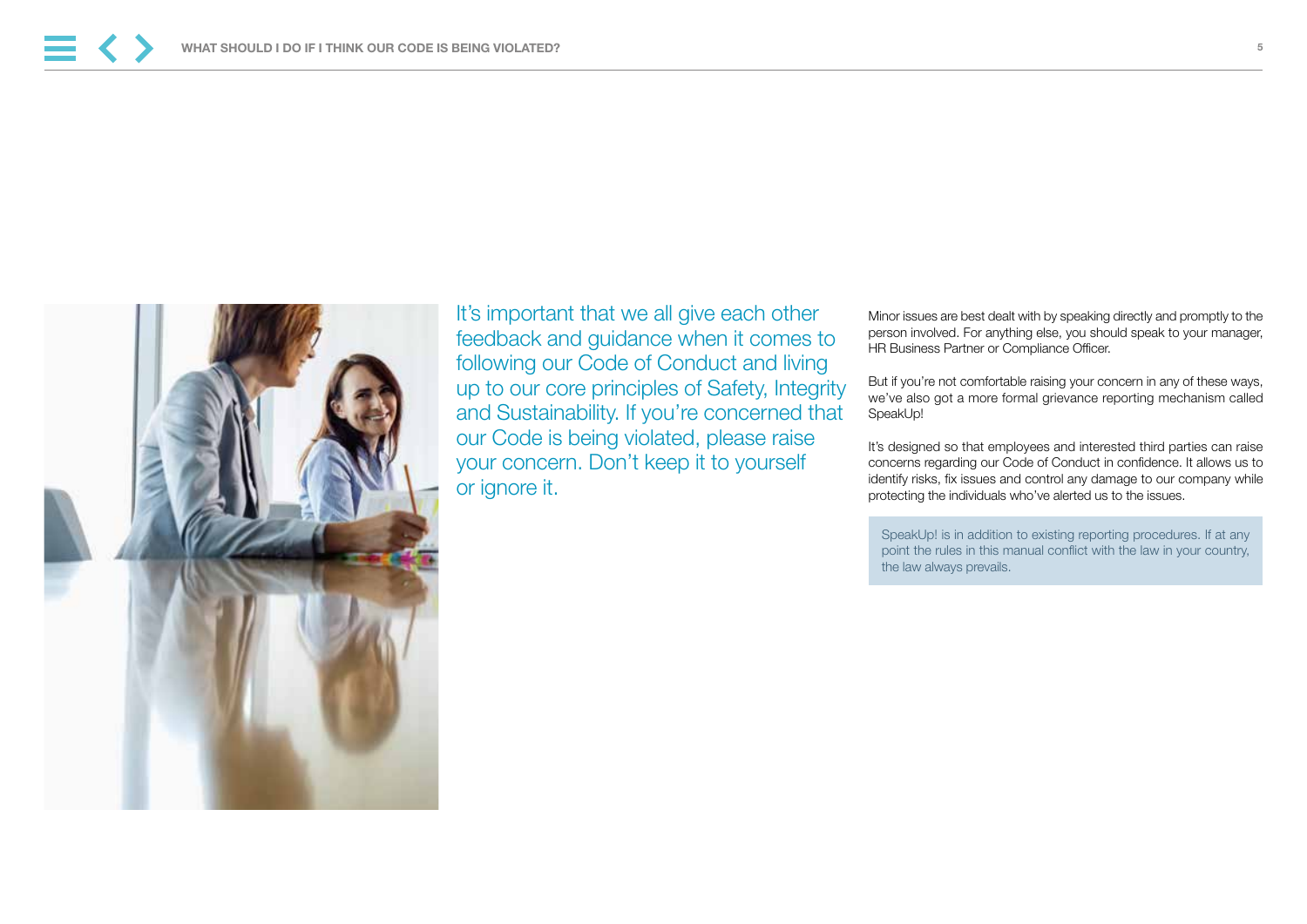# Who can raise concerns?

SpeakUp! is available to anyone who wants to raise a concern about a violation or potential violation of our Code of Conduct or any of the directives that support it.

This includes employees, contractors, former employees, business partners, customers, people affected by AkzoNobel products or activities and investors in AkzoNobel shares.

People outside our company can find guidance on using SpeakUp! on akzonobel.com

SpeakUp! reports made by employees are governed by the rules outlined in this manual and in Directive 7.11 and Rules 7.11.01 on Code of Conduct violations.

# What sort of concerns can I raise?

You can use SpeakUp! to highlight any kind of conduct that you think is breaking our Code of Conduct or our directives. This applies to past, present or future issues.

### Here are some examples:

- Bribery and corruption, facilitation payments, gifts and entertainment that don't meet our guidelines
- Inadequate auditing and accounting
- Violations of competition law or trade controls and sanctions
- Environmental, health and people, product and process safety violations and issues
- Unauthorised disclosure of confidential information
- Conflicts of interest
- Insider trading
- Misuse of company resources
- Fraud
- Discrimination and harassment
- Breaches of human rights
- Retaliation

If you deliberately make a false accusation or deliberately abuse the SpeakUp! reporting process in any way, this will be viewed as a violation of our Code.

# SpeakUp! isn't for….

## …Concerns about the quality or performance of products and services

There are complaints and customer service procedures already available for that.

## …Reporting serious incidents

This includes emergency incidents, safety incidents, medical incidents or travel incidents. For help and guidance on how to manage these, visit our travel security page and Rules 12.01.5 on emergency response.

### …Disagreements with management decisions

This means business strategy and decisions, performance evaluations or salary and benefit decisions. Unless, of course, you think the decision concerned is a potential violation of the Code. If in doubt, speak to your Compliance Officer or our Legal Group's Compliance function ('ALG-Compliance').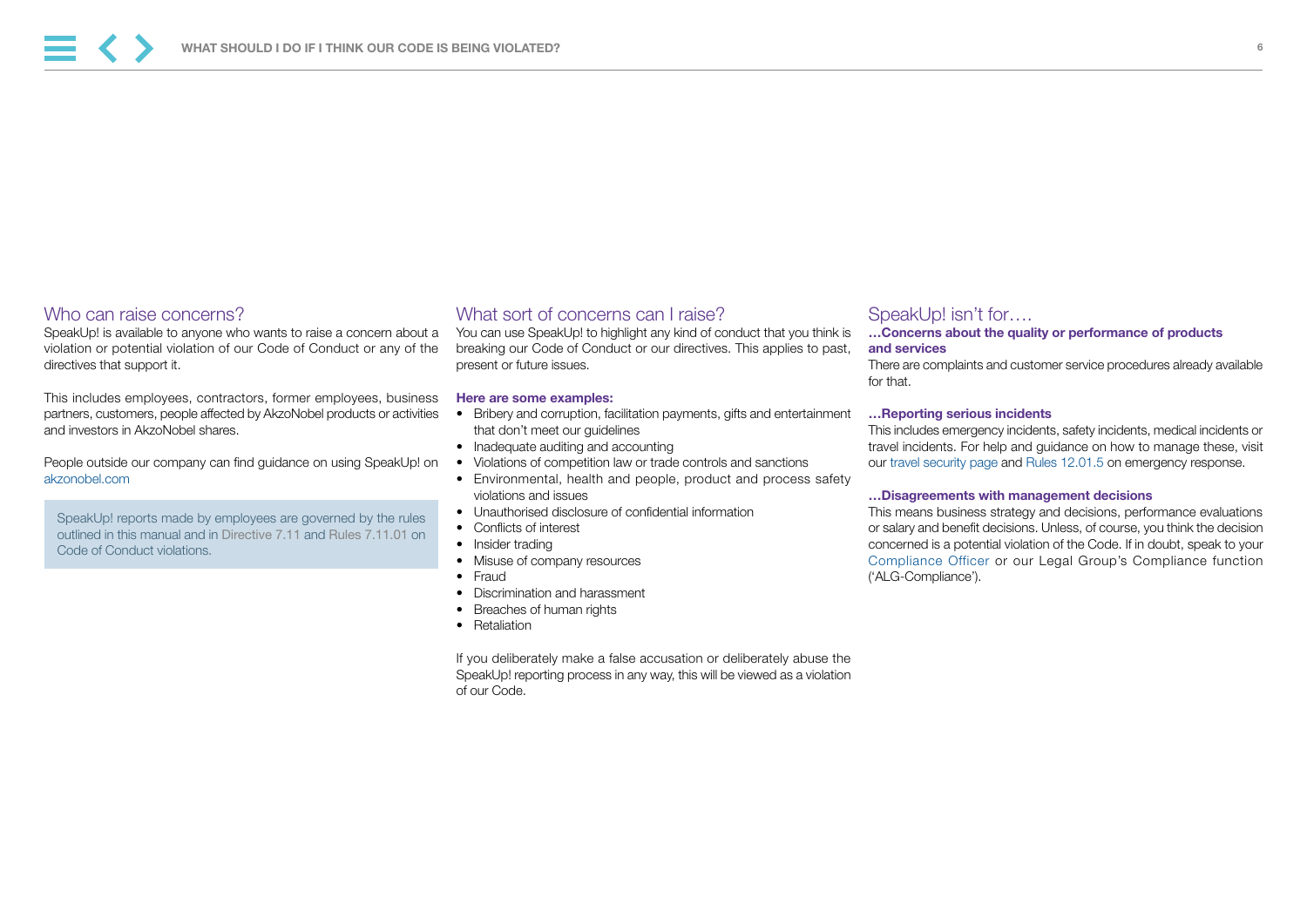# How to raise a concern

We know it's not always easy to raise or discuss a concern about possible misconduct. But if in doubt, please always take action.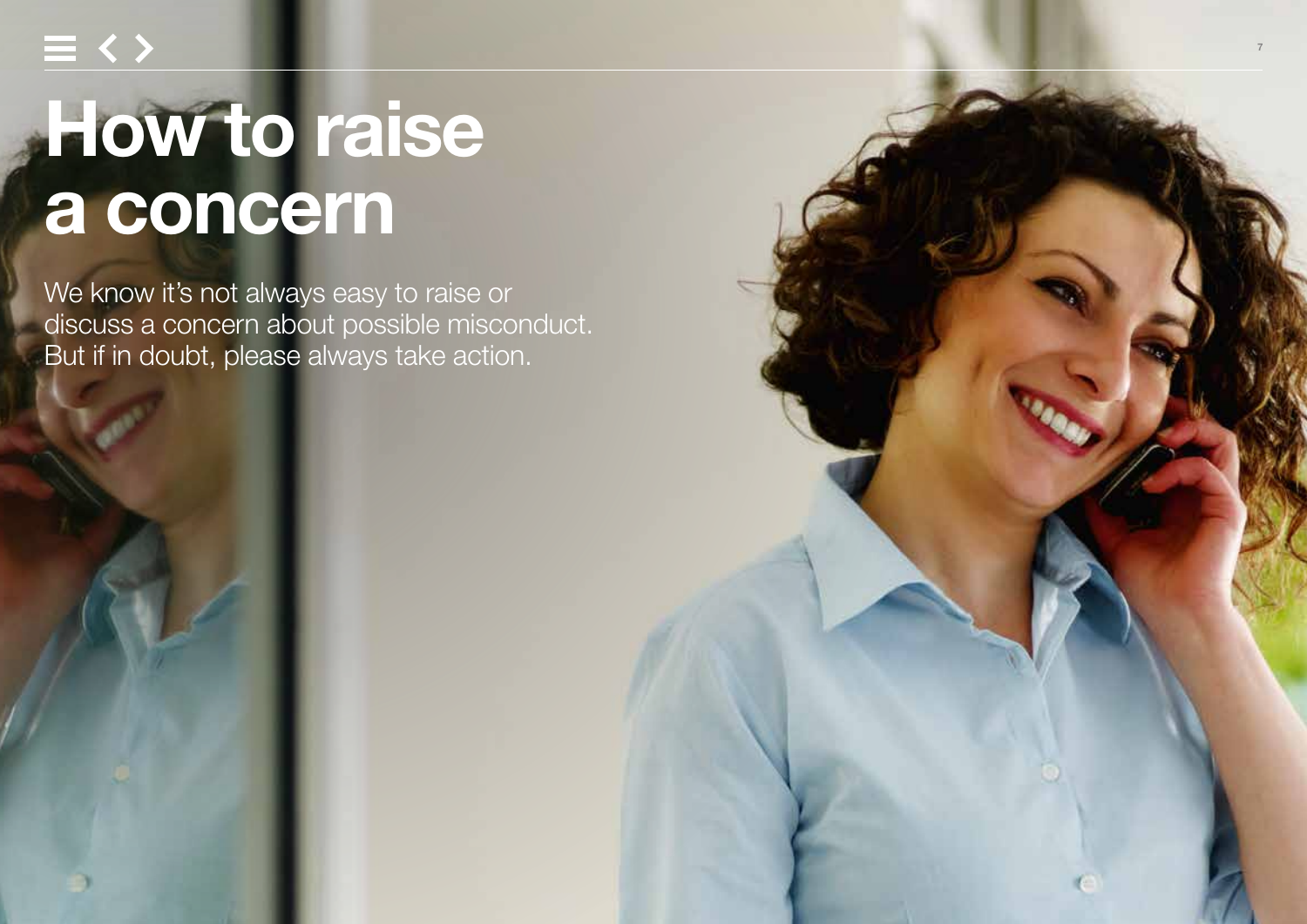# Code of **Conduct** How to raise a concern

We stand for our Code. If we see something wrong we should act.

Read more about SpeakUp! on the SpeakUp! portal

# Give feedback

Raise your concern with the person involved and refer to the rules of the Code or Directives.

# Inform management

Inform your manager, HR Business Partner or Compliance Officer about the concern.

or

or

# Use SpeakUp!

Call the SpeakUp! helpline

Use the SpeakUp! website



Send a report to SpeakUp! by e-mail or post

There are no repercussions for reporting a concern in good faith, even if it turns out to be unfounded.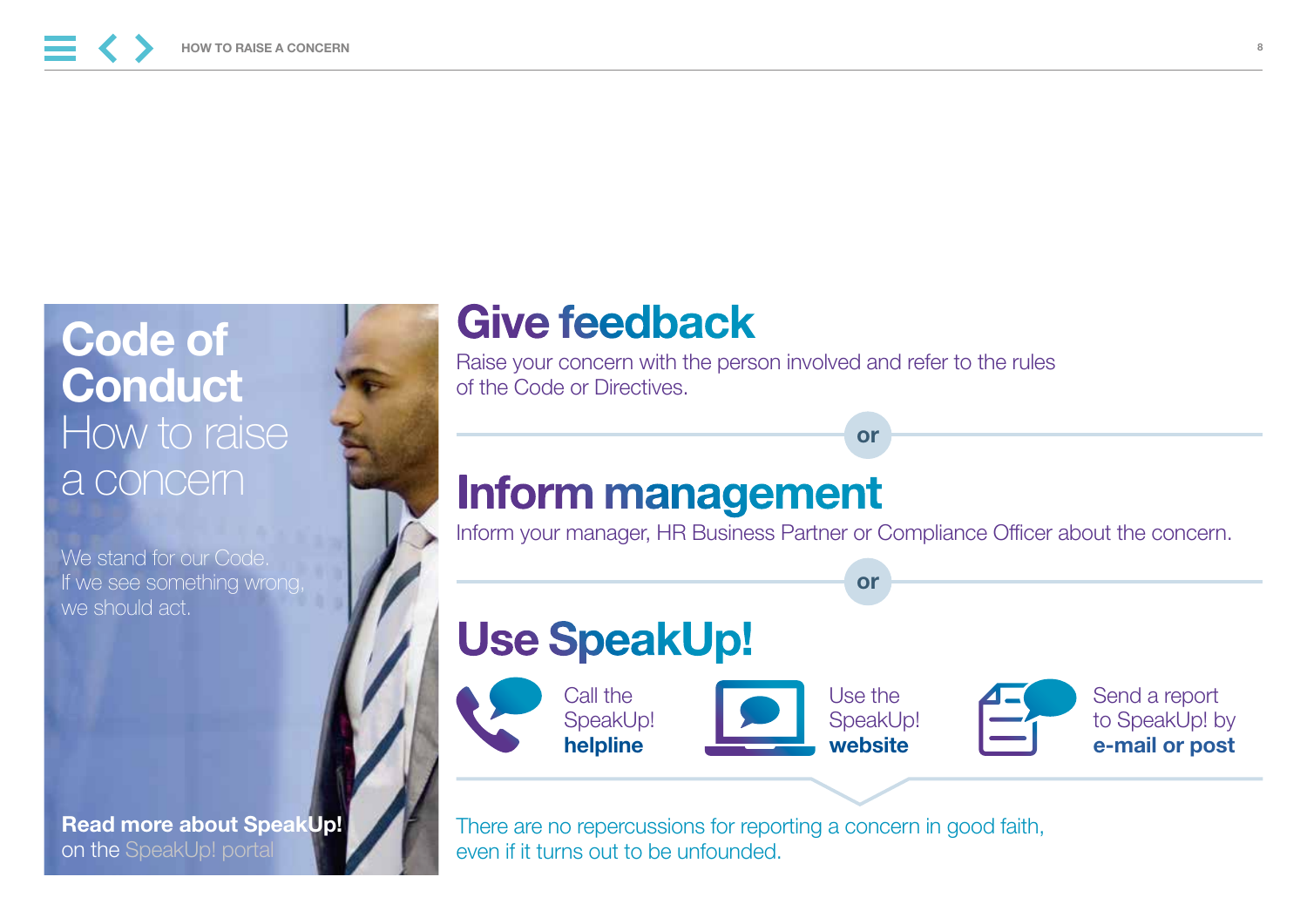

We'll take your concern seriously and deal with any issue appropriately and confidentially. And remember, there are no repercussions for reporting a violation of the Code in good faith, even if it turns out to be unfounded.

## You can tackle a concern in the following ways:

## Give feedback

It's important we give each other feedback. If possible, you should always raise your concern with the person involved first by speaking to them honestly and promptly. Minor issues are almost always best dealt with this way.

or

### Inform management

If you believe that the situation can't be resolved by talking to the individual, you can speak to your manager or next higher manager instead. You could also talk to your HR Business Partner or Compliance Officer. They will listen to your concerns and take appropriate action.

or

## Use SpeakUp!

If you suspect a potential Code of Conduct violation and are uncomfortable speaking to the person involved, your manager, the HR Business Partner or the Compliance Officer, you can use SpeakUp!

# There are three different ways to raise a concern through SpeakUp!

## Call the SpeakUp! helpline

Your call will be answered by an independent external operator from Navex Global/EthicsPoint, the company who provides third party reporting by telephone or internet on behalf of AkzoNobel. The operator will listen to your concerns and may ask additional questions. In most cases, the SpeakUp! helpline will initially be answered in English. If you would like to report your concern in a different language, the operator will invite an interpreter to the call. You can find a list of country-specific helpline numbers on the SpeakUp! portal. The lines are toll-free and operated 24/7 throughout the year.

### Use the SpeakUp! website

You can file a report through the SpeakUp! portal. Click on 'create a SpeakUp!' or visit akzonobel.ethicspoint.com to submit your concern. Full instructions in several languages and a Q&A section are available on the site.

### Send a report to SpeakUp! by e-mail or post

You can contact speakup@akzonobel.com or AkzoNobel Director Compliance, PO Box 75730, 1070 AS Amsterdam, The Netherlands. Any reports made to these addresses will be handled by AkzoNobel's Director Compliance or their delegate. Reports send for the attention of the CEO and/or General Counsel will be treated as reports sent to the Director Compliance. If your concern relates to the Director Compliance or another member of the Compliance Committee, you can report to the General Counsel, or, if your concern relates to the General Counsel, to the CEO.

Potential Code of Conduct violations that may lead to significant consequences for the company or an individual, such as fines or imprisonment, should be reported to management or the ALG-Compliance immediately.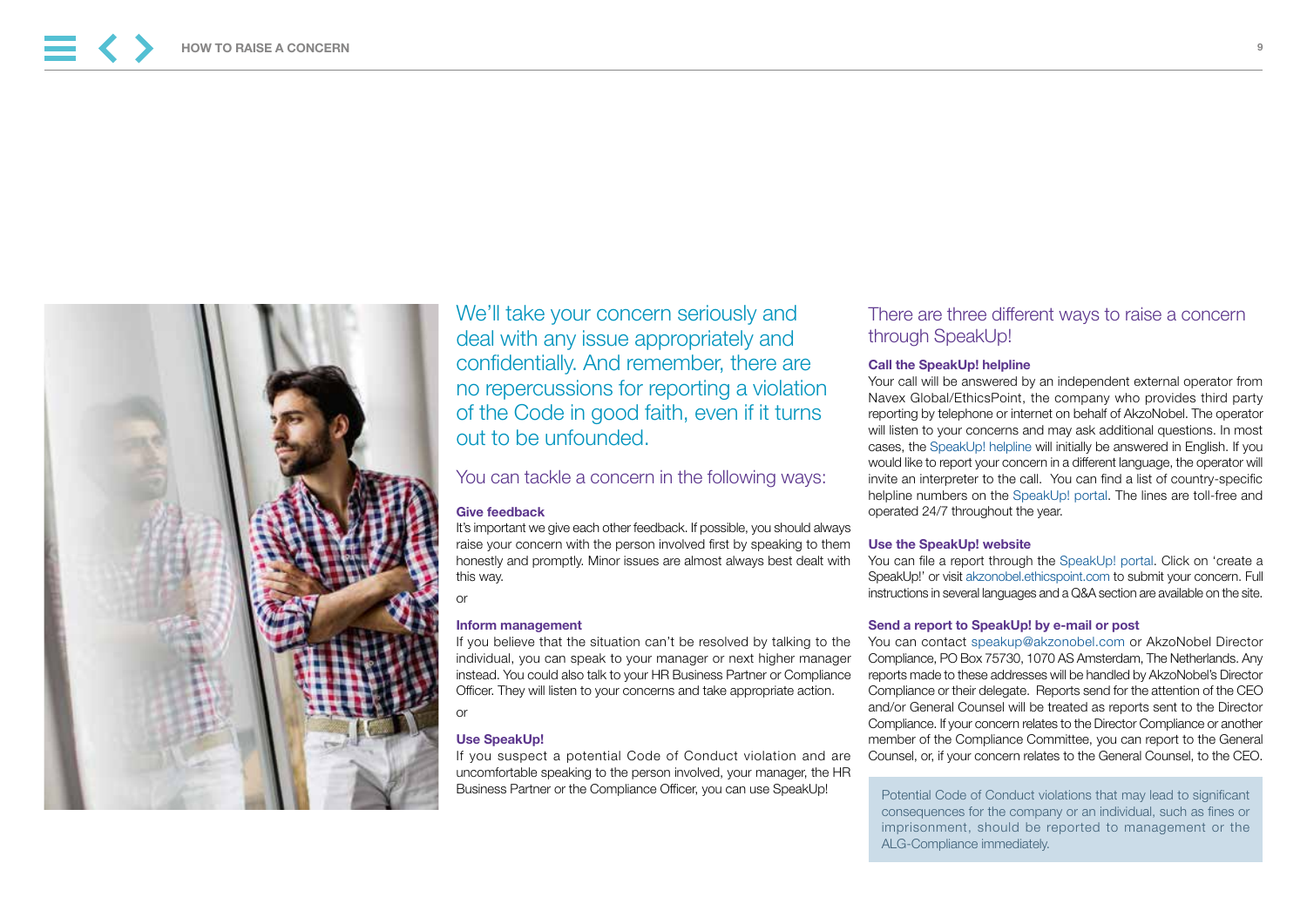# External whistleblowing

We know that in some situations you may wish to raise you concern with an external body. We encourage you, however, to raise your concern with AkzoNobel first. That gives us an opportunity to collect the facts and assess the risks and consequences. We will address your concern in a serious, confidential and objective way, consistent with our core principles.

# Level of detail

When making a SpeakUp! report, please give as much detailed information as possible to help us assess and investigate your concern. Such as:

- The background, history and reason for the concern
- Names, dates, location, businesses, places and other relevant information
- Any documents or other materials that might support your report

A report can only be followed up if we have sufficient information. You don't have to provide evidence to prove the allegations in your report, but you should be able to show a reasonable belief that the Code of Conduct has been breached.

## Privacy laws

In some countries, privacy laws limit what you may report via SpeakUp! If you contact the SpeakUp! helpline or website, the type of concern that may be reported will be listed. If your type of concern is not on that list, please contact your manager, Compliance Officer or ALG-Compliance for guidance.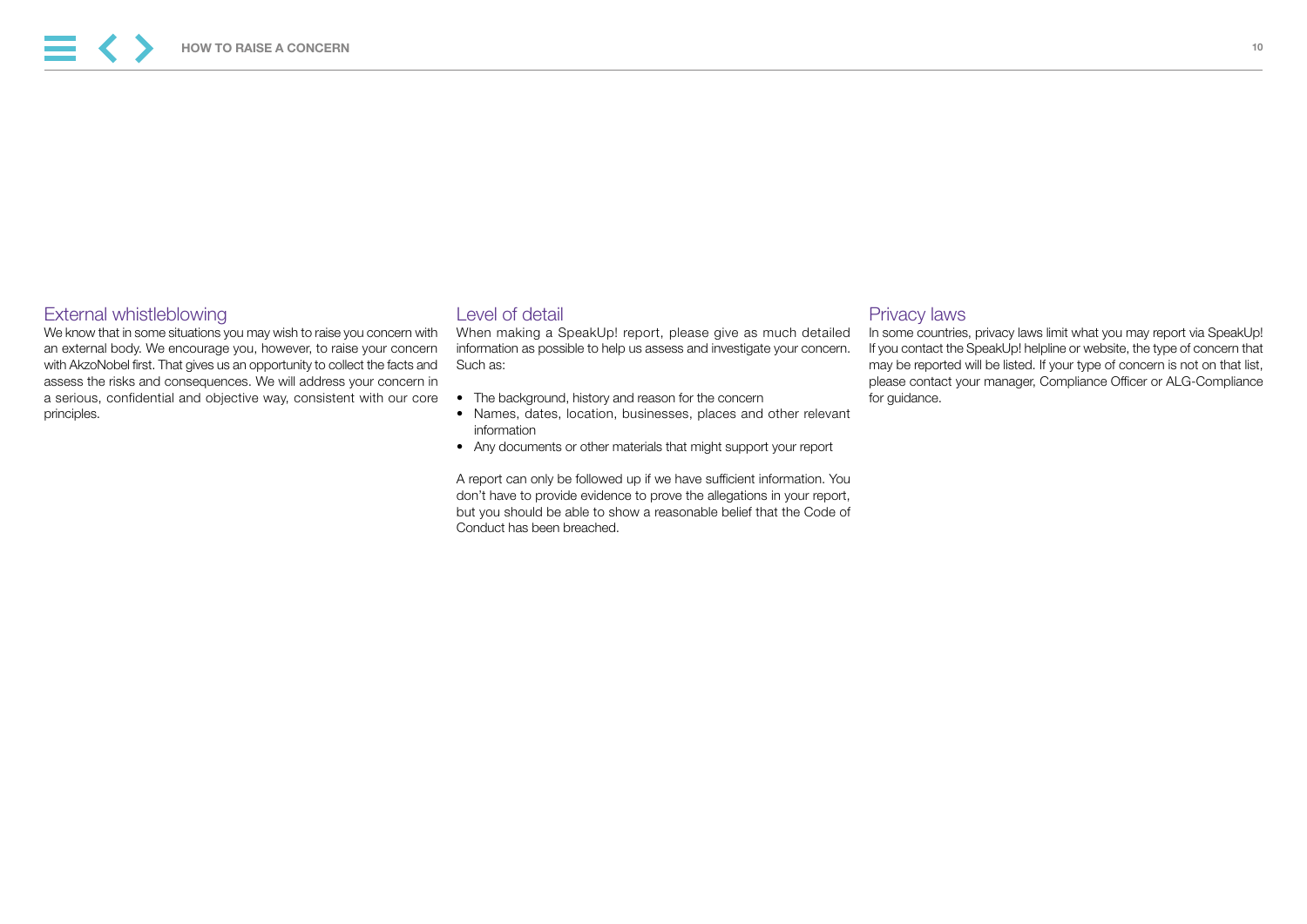# Our key principles

There are no repercussions for reporting a violation of the Code in good faith.

 $\equiv$  <  $>$ 



0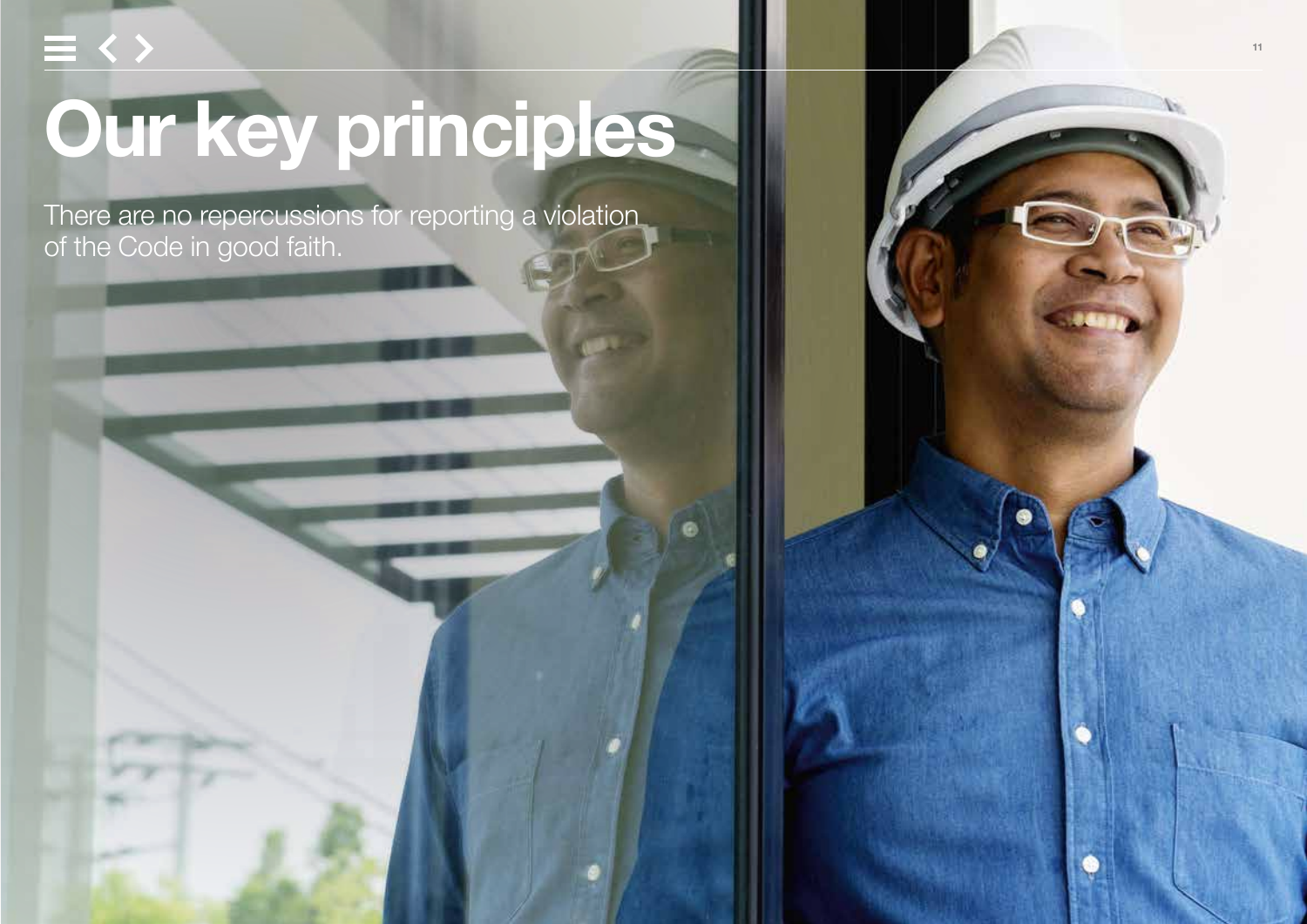To provide comfort to report concerns and protection for reporters, we apply three key principles: Non-retaliation, Confidentiality and Anonymity.

## Non-retaliation

Employees who SpeakUp! are protected. This means there are no repercussions for anyone reporting a violation of the Code in good faith, even if it turns out to be unfounded.

Here are examples of the kind of behaviours that should never happen as a result of your report. These won't be tolerated.

- Blaming you for causing a problem, because you filed a report
- Threatening or harassing you
- Talking or gossiping about the report or a witness's participation in the investigation
- Remarking that you should transfer to another department or quit your job

In essence, you should be treated as if no report was filed. We guarantee that no disciplinary measures or other steps will be taken against you for raising a genuine concern, even if your concern later turns out to be unfounded, mistaken or misguided.

Until a decision is taken on the report there is always a presumption of good faith. Various laws in the countries in which we operate, provide statutory protection for whistle-blowers. AkzoNobel respects and follows those laws.

But remember, you won't be protected if you willingly made false accusations or abused SpeakUp! Filing a report in bad faith is a violation of the Code of Conduct in itself.

## **Confidentiality**

We treat all reports in confidence, as far as we possibly can. We consider confidentiality at every stage, but there are some circumstances where we may need to share information about a SpeakUp! report.

For instance, information may be disclosed in the following situations:

- To ALG-Compliance staff managing the Code of Conduct matter database
- To the relevant Compliance Officer and case manager
- To the individual involved and witnesses interviewed, unless specifically requested otherwise
- To Compliance Committee members
- To the relevant Compliance Committees for decision making as explained below
- To management for follow-up
- To authorities, if required by law

We are committed to restrict sharing of the information to those people who have a need-to-know.

All parties, including the person involved, are entitled to confidentiality in order to avoid unnecessary damage to their reputation. This means you also have a responsibility to keep the matter confidential, to be discreet and preferably not discuss your report with colleagues or others.

## Anonymity

You're always encouraged to give your name and contact details when making a report. This makes the investigative process easier. But if you're uncomfortable identifying yourself, you can report your concern anonymously, to the extent allowed by local laws.

Sometimes, anonymous reports are harder to investigate, for instance if we do not have enough information or if we are unable to verify your report with you or develop an investigation plan.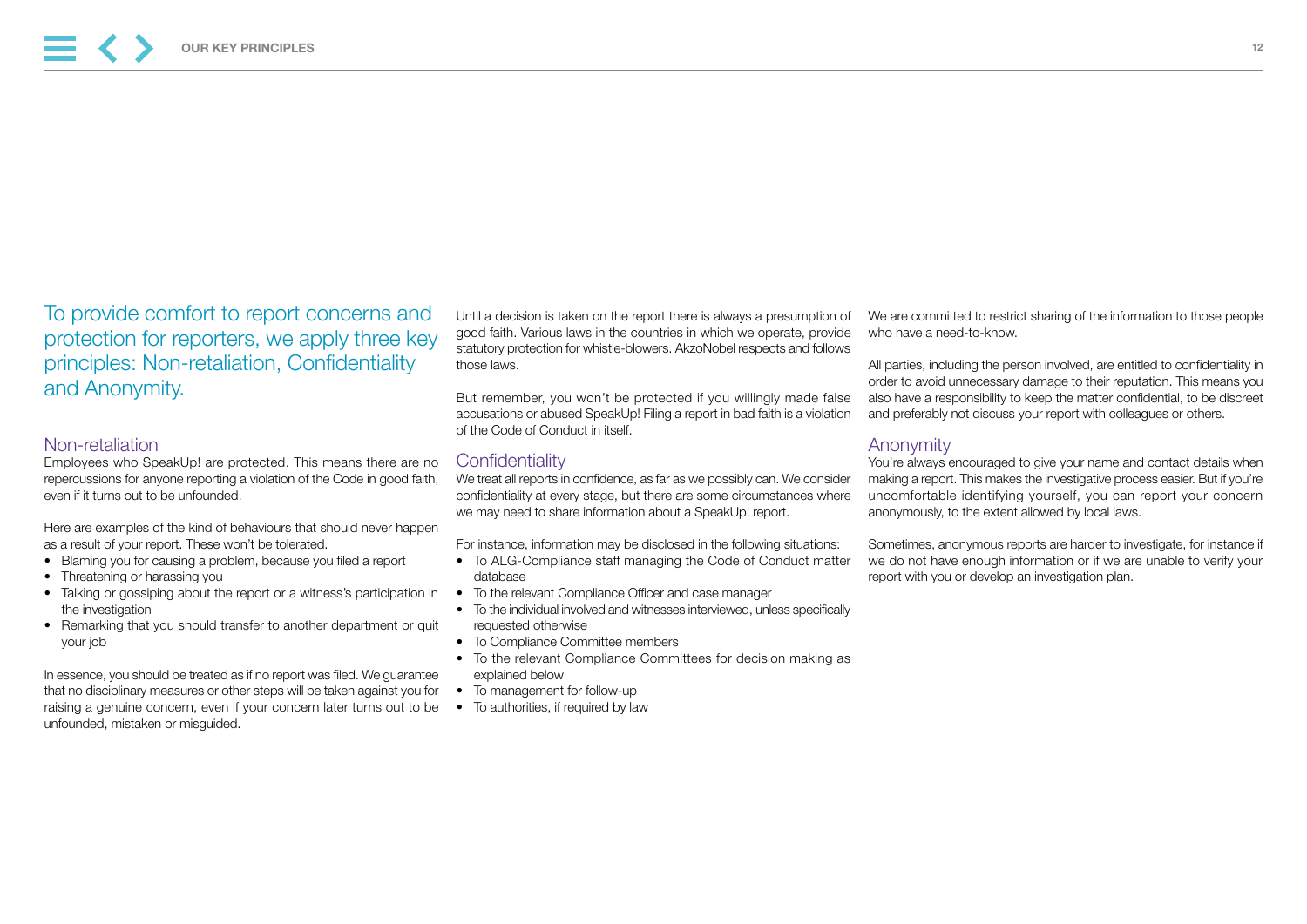# What happens after<br>I make a report?

Here's what happens in the different stages after you make a SpeakUp! report.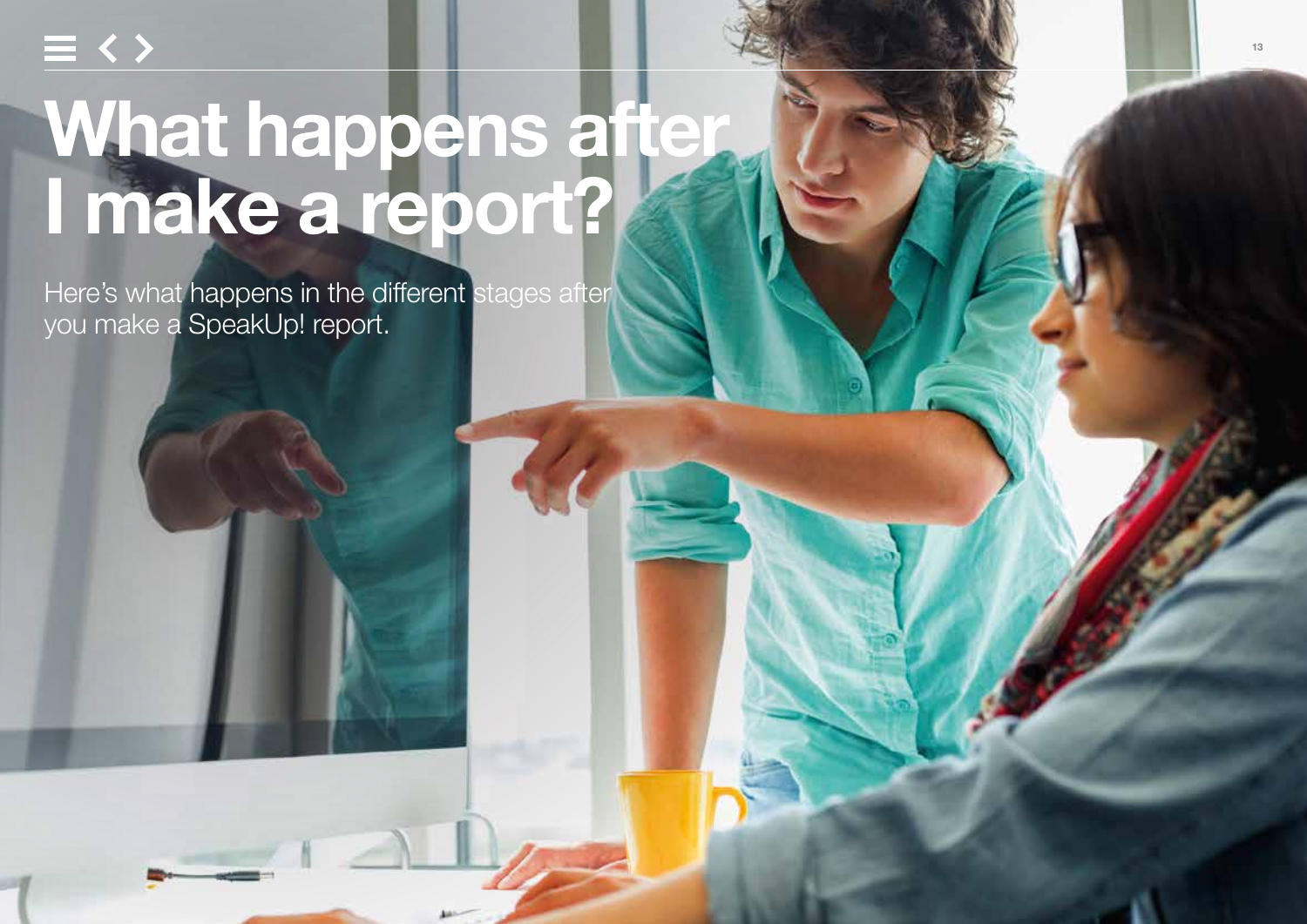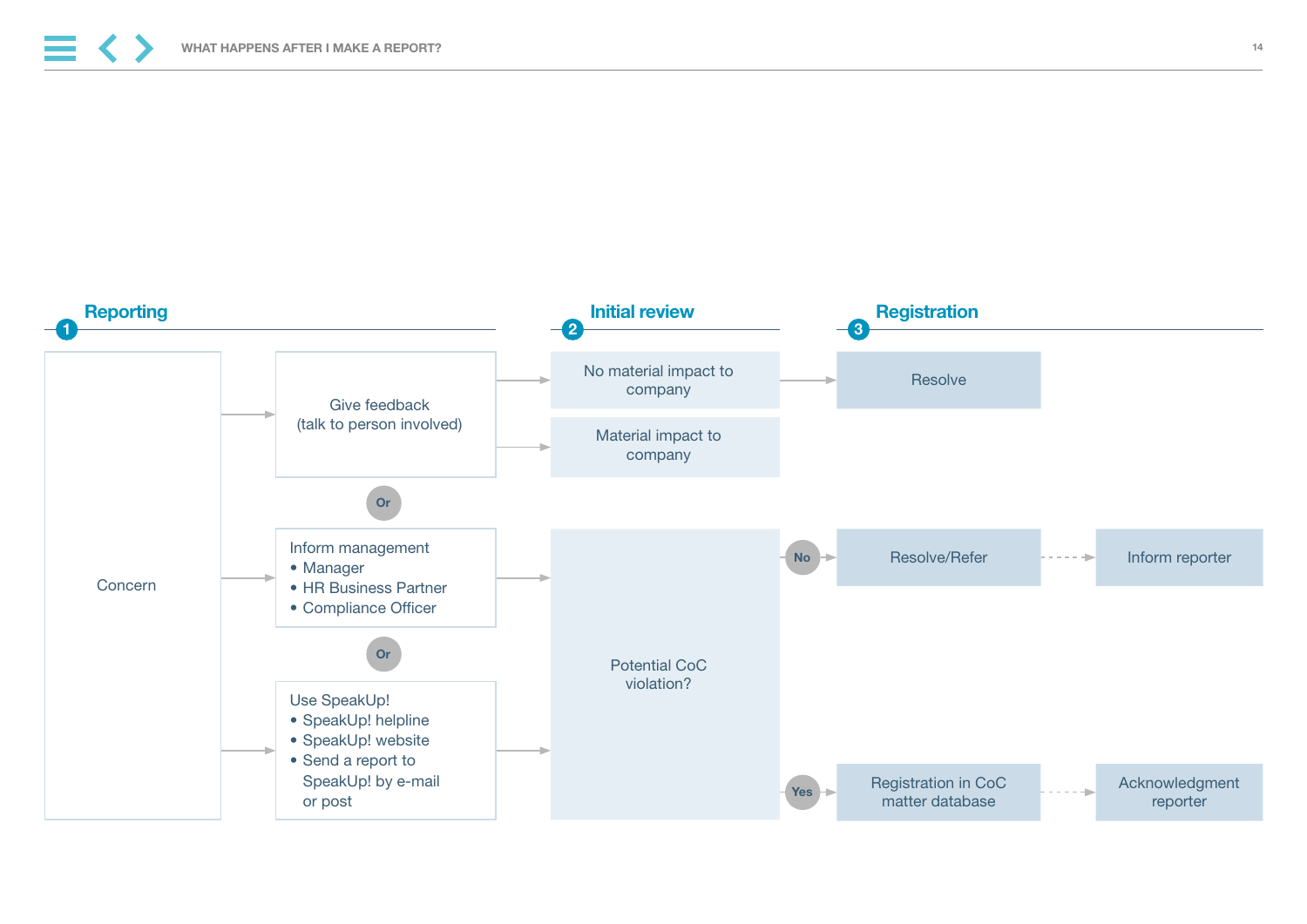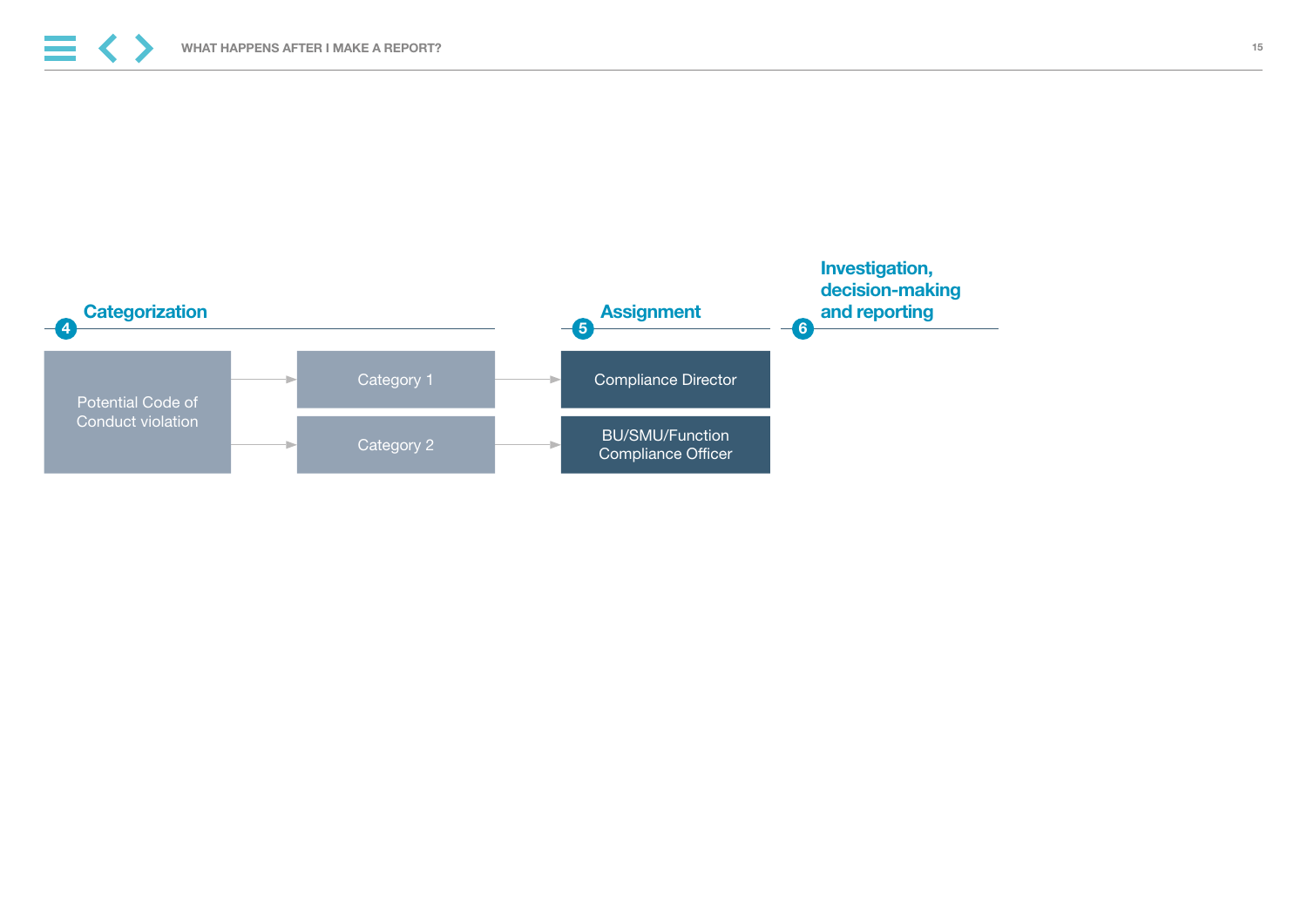# **Reporting**

## If you'd made a report via the helpline or website

When you make a SpeakUp! report, either by phone or via the internet, you'll be asked to create a password and will be given a confidential report key number.

Don't forget to write these details down.

Your report key number is particularly important if you choose to remain anonymous, as we can only contact you through the EthicsPoint website in that case.

You can use this report key number and password to return to the SpeakUp! helpline or website at any point to check the status of your report or provide additional information.

The operator or system will generate a report. If you requested anonymity, the report won't contain your name. All reports received via the SpeakUp! helpline and website are then sent to ALG-Compliance for further action.

### If you've sent an e-mail or letter

If you make a report by e-mailing speakup@akzonobel.com or writing a letter to the Director Compliance, it will go to ALG-Compliance for further action.

# ALG-Compliance next steps

# 2 Initial review

ALG-Compliance will make an initial assessment whether the report was made in good faith and whether the concern is a potential Code of Conduct violation. They'll then decide on the type of investigation needed and who will be responsible for the investigation. You'll receive an acknowledgement of receipt within 8 working days.

If you've given us your name and address, and your report falls outside the scope of the SpeakUp! procedure we may return it, or let you know that we've referred it to the correct area. We may also get in touch if we need more information or substantiation.

If you filed the report anonymously, you should contact the SpeakUp! helpline or access the website 8 working days after you filed your report, to check if additional information is needed.

# **3** Registration

All SpeakUp! reports received through the helpline or website are registered in the central Code of Conduct matter database by Navex Global/EthicsPoint. Reports received by e-mail or letter are registered in the central Code of Conduct matter database by ALG-Compliance.

ALG-Compliance will also capture any potential Code of Conduct violations that they become aware of that have been raised by speaking to an individual, manager, HR Business Partner or Compliance Officer. Potential violations that come up in the ordinary course of business will also be captured. This might come up as part of an internal audit, for example. They'll be added to the database and will be investigated, but they won't be governed by guidance in this manual.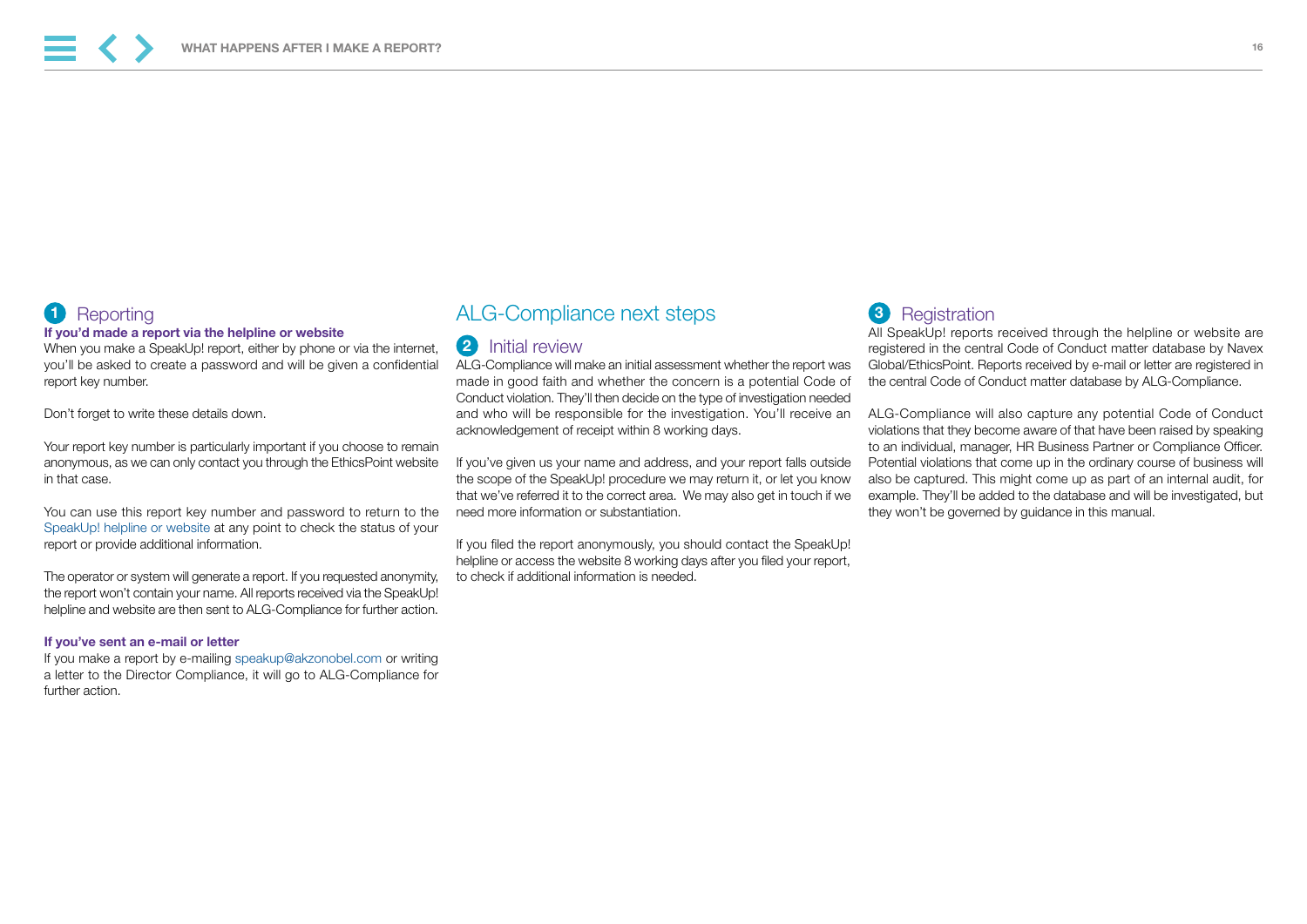# 4 Categorization

Depending on the nature, urgency and potential impact of reports, ALG-Compliance will categorize them at their discretion as follows:

### Category 1

- Potential Code of Conduct violations involving:
	- EUR 500,000 or more
	- A Supervisory Board, ExCo or BA/BU/SMU MT member or an ExCo direct report
	- Competition law, bribery and corruption or export control allegations

## Category 2

• All other potential Code of Conduct violations

# **5** Assignment

As a general rule, Category 1 reports will be assigned to the Compliance Director and Category 2 reports will be assigned to the Compliance Officer of the relevant business or function. ALG-Compliance may involve itself in Category 2 matters if this is felt necessary or conducive to the investigation.

The Compliance Director or the business or functional Compliance Officer will be responsible for investigating the report. Everyone involved in investigating a concern is trained in our SpeakUp! rules and in how to carry out an investigation. Outside experts such as lawyers or accountants may be appointed by the Compliance Director or Compliance Officer to conduct or assist the investigation. This might be the case if specific expertise is needed, or if internal capacity isn't available. Depending on the nature of the matter reported, AkzoNobel may claim legal privilege.

# 6 Investigation, decision-making and reporting Investigation

Investigations are focused on facts and aim to establish whether the allegations are correct and whether the Code of Conduct has been violated. They're conducted in an independent, fair and unbiased manner with respect to all parties involved and in accordance with relevant laws and principles. Both the reporter and the person involved have the right to be heard during the investigations. People who become involved in an investigation are encouraged to cooperate and answer any questions completely and honestly. Delaying, interfering with or refusing to cooperate with an investigation may lead to disciplinary measures.

### Decision-making

After the investigation of a Category 1 report has been concluded, the Corporate Compliance Committee will review the findings and decide whether the allegations made are substantiated, partially substantiated or unsubstantiated. If substantiated or partially substantiated it will decide on the appropriate sanctions and measures to take. The BU/SMU/ Function Compliance Committee will decide on the outcome of Category 2 reports. Common sanctions include oral and written warnings, coaching, suspension and termination of employment or relationship. Other measures might include training and strengthening of procedures/ controls.

## **Reporting**

As appropriate, you and the person involved will be informed of the overall findings, for example whether or not we've found the reported Code of Conduct violation to be substantiated.

Once these steps have been completed, the matter will be tagged as 'closed' in the Code of Conduct matter database.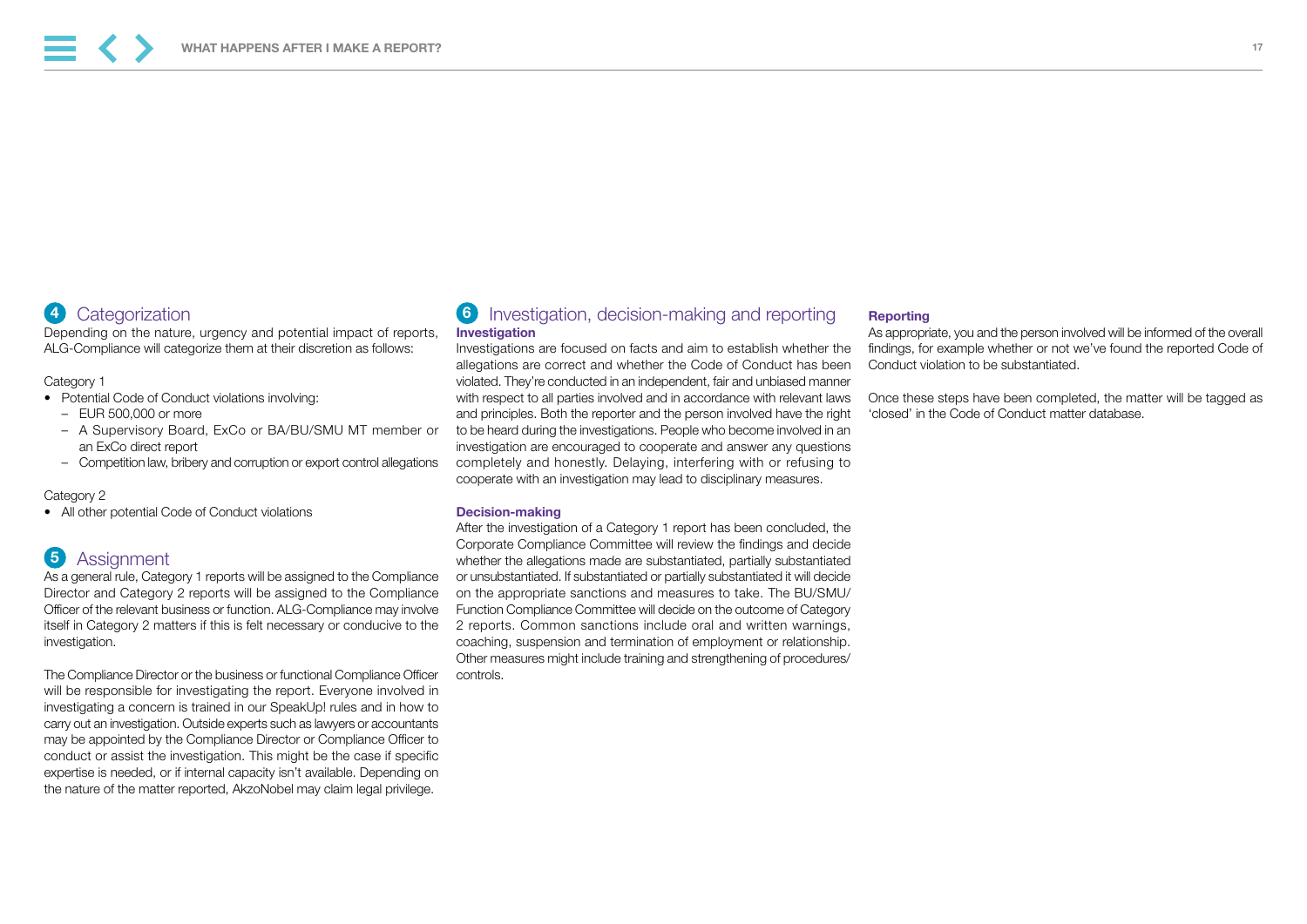# $\equiv$  <> More information

Here you can find our contact details and links to more information.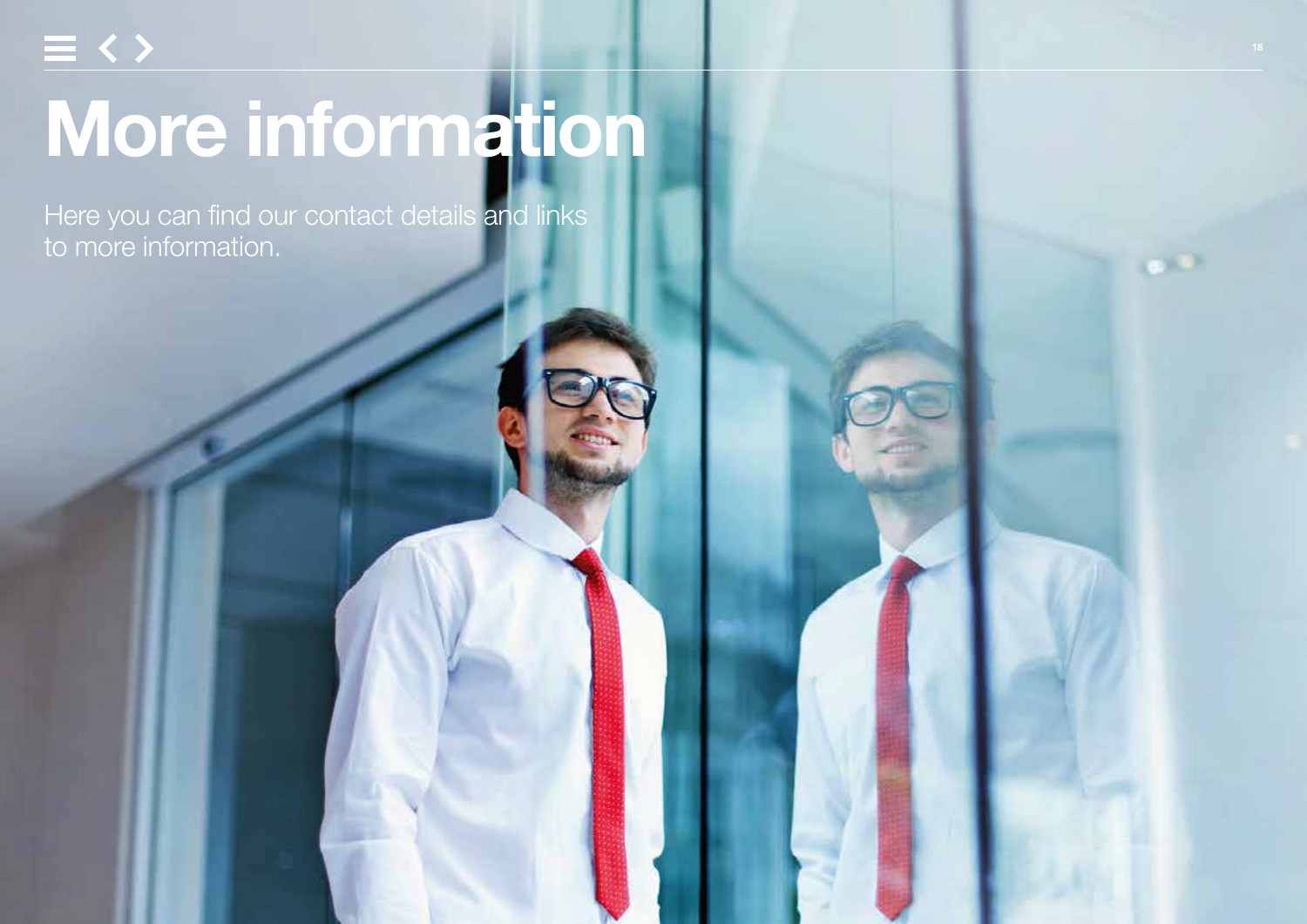# Queries and concerns

If you have any queries relating to the Code of Conduct or SpeakUp!, please contact your manager, HR Business Partner or Compliance Officer in the first instance.

Alternatively, you can contact ALG-Compliance at compliance@akzonobel.com

We value feedback so we can improve the way concerns are handled. If you believe that your concern or a concern raised against you, hasn't been handled properly, please contact the Director Internal Audit. The Director Internal Audit will give you a decision about the submitted complaint and any action taken as a result.

# Links to more information

Code of Conduct Directive 7.11 Code of Conduct violations Rules 7.11.1 Code of Conduct violations SpeakUp! portal (internal) SpeakUp! website (external) Directives Portal

## Personal data protection Who is responsible for the data?

Akzo Nobel N.V., and the AkzoNobel affiliate responsible for the investigation, is the data controller for the processing of personal data in the context of SpeakUp! Akzo Nobel N.V. and, where required, affiliates have notified the processing of personal data to the national data protection authorities.

### For what purpose is personal data processed?

Personal data is processed for the purpose of handling and investigating SpeakUp! reports.

#### What does the purpose entail?

AkzoNobel processes personal data when it handles reports about Code of Conduct violations.

### Which personal data is processed?

The data processed is limited to the name, position and contact details of the reporter, the person involved and all persons participating in the investigation and handling of the report, the reported facts, the information gathered during the investigation, the results of the investigation and the actions that will be taken following the investigation.

### How long is the personal data stored?

Personal data relating to reports that have been found unsubstantiated shall be deleted as soon as possible. Personal data relating to reports that have been found substantiated will be deleted within eight (8) weeks after the verification work is completed. If disciplinary measures are taken or court proceedings are filed against the person involved or the reporter, the data will be deleted within eight (8) weeks after the disciplinary measures or completion of the court proceedings (in highest instance).

After these storage periods have ended, certain personal data are kept for historic reference, learning, statistics and reporting. This includes region, BU/ SMU/BA/Function, description of the incident, issue type, results of the investigation and actions taken. Direct personally identifiable data is removed. This aggregated personal data is deleted after one year except, if the data is needed to fulfill legal, notary or fiscal obligations.

### Who has access to the data?

Only those persons within AkzoNobel who need to know the information to execute their tasks under SpeakUp! have access to personal data relating to the report. AkzoNobel involved an agency that operates the external SpeakUp! helpline and website. In so far this agency has access to personal data, AkzoNobel has taken the necessary contractual and organizational measures to ensure that the data are only processed to the extent necessary to perform the services. Personal data will not be supplied to other parties, except when required by law.

If it is necessary to transfer personal data to a person or legal entity in a country outside the European Economic Area that does not provide for an adequate level of protection, AkzoNobel will adhere to requirements under applicable law and arrange for suitable safeguards to enable this transfer.

### How is the data secured?

AkzoNobel and the agency that operates the external SpeakUp! helpline and website have taken adequate safeguards to ensure the confidentiality and security of the personal data. Such measures include authentication processes and other means necessary to protect the reporting employee's identity. Also, personal data relating to SpeakUp! will be processed separately from other employee/HR information. All persons participating in the investigation and handling of the report shall be bound by confidentiality obligations.

### Right to access, edit and removal?

Any employee may request its manager, Compliance Officer or the Compliance function whether or not a report has been filed involving him or her. If so, the employee will be provided with a written overview of the personal data available about him unless this would seriously hinder the investigation. If the personal data proves to be incorrect or irrelevant, the person involved can request correction or removal of the data. In addition, the person involved has a right to object to the processing of personal data on the basis of compelling legitimate grounds relating to his particular situation. Replies to a request for access, correction or removal shall be provided in writing as soon as reasonably possible, but no later than four (4) weeks. Any refusal shall set out the reason therefore.